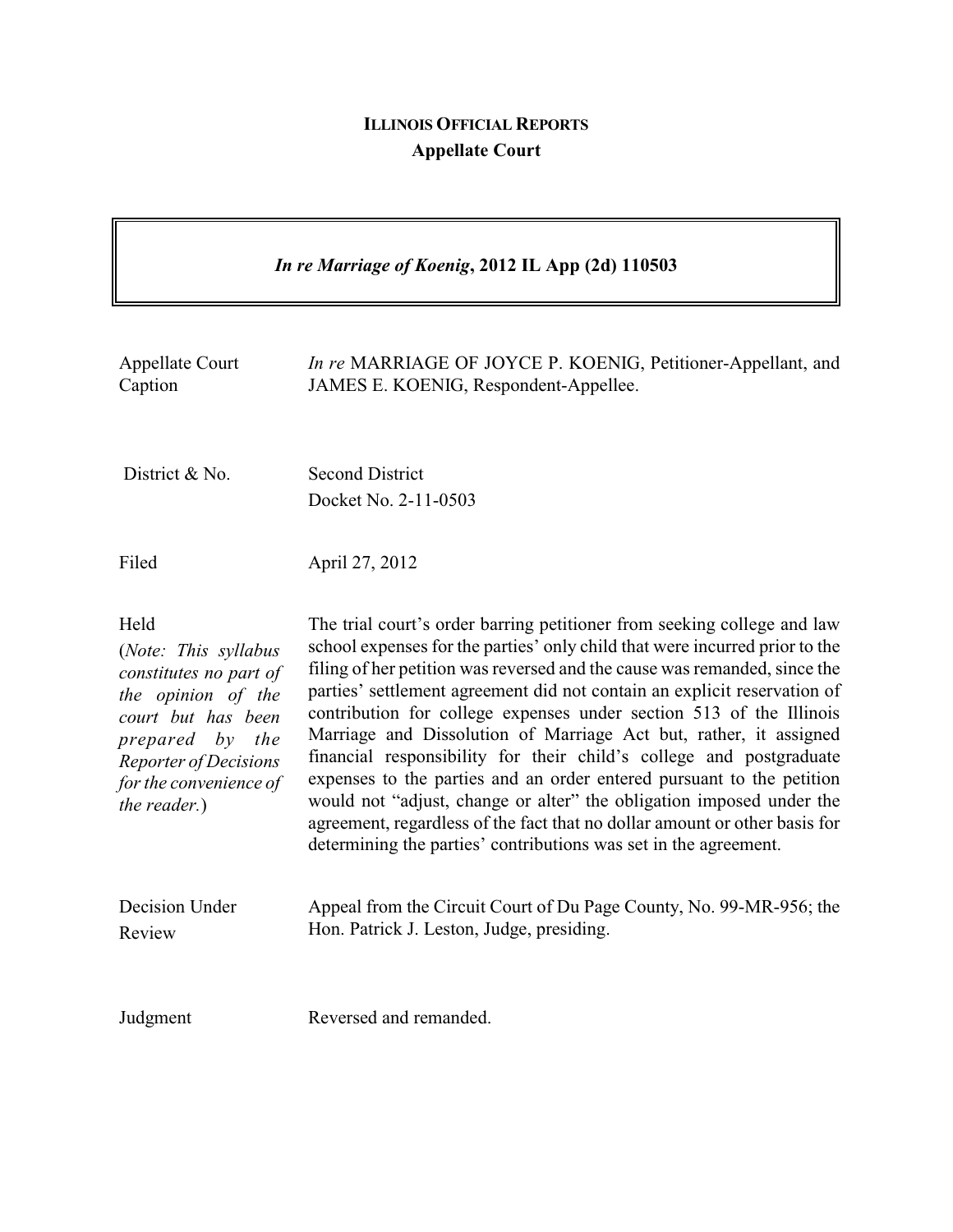| Counsel on<br>Appeal | Barry A. Schatz and Brendan J. Hammer, both of Berger Schatz, of<br>Chicago, for appellant.                                            |
|----------------------|----------------------------------------------------------------------------------------------------------------------------------------|
|                      | No brief filed for appellee.                                                                                                           |
| Panel                | JUSTICE BURKE delivered the judgment of the court, with opinion.<br>Justices Bowman and Birkett concurred in the judgment and opinion. |

## **OPINION**

¶ 1 Petitioner, Joyce P. Koenig, appeals the order of the circuit court of Du Page County granting summary judgment in favor of respondent, James E. Koenig, on Joyce's postdecree petition for contribution for college and law school expenses, which accrued prior to the petition,<sup>1</sup> for the parties' only child, Tiffany. The trial court's order barred Joyce from seeking college and postgraduate expenses that were incurred prior to the filing of the petition, predicated upon the First District Appellate Court's opinion of *Petersen v. Petersen*, 403 Ill. App. 3d 839 (2010), *aff'd in part &rev'd in part by In re Marriage of Petersen*, 2011 IL 110984. In *Petersen*, the appellate court ruled that the allocation of college expenses was in the nature of a modification of child support under section 510 of the Illinois Marriage and Dissolution of Marriage Act (Act) (750 ILCS 5/510 (West 2010)) because the trial court had expressly reserved the issue of contribution pursuant to section 513 of the Act (750 ILCS 5/513 (West 2010)), and, thus, costs predating the petition were barred. *Petersen*, 403 Ill. App. 3d at 846.

¶ 2 Joyce appeals, arguing, *inter alia*, that the holding in *Petersen* is limited to a situation where a judgment or marital settlement agreement (settlement agreement) contains an explicit reservation of contribution for college expenses under section 513. Here, because the parties' settlement agreement did not contain such a reservation, but instead assigned to the parties financial responsibility for Tiffany's college and postgraduate expenses, Joyce argues that the holding in *Petersen* is inapplicable. Although James has not filed a brief on appeal, we will consider the appeal pursuant to the principles set forth in *First Capitol Mortgage Corp. v. Talandis Construction Corp.*, 63 Ill. 2d 128, 131-33 (1976). For the following reasons, we reverse and remand.

 $<sup>1</sup>$ Although the trial court dismissed the petition for contribution upon entry of the summary</sup> judgment order, Joyce has a claim remaining for law school expenses that were incurred by Tiffany after the filing of the petition. The order states that there is no just reason for delaying appeal pursuant to Illinois Supreme Court Rule 304(a) (eff. Feb. 26, 2010).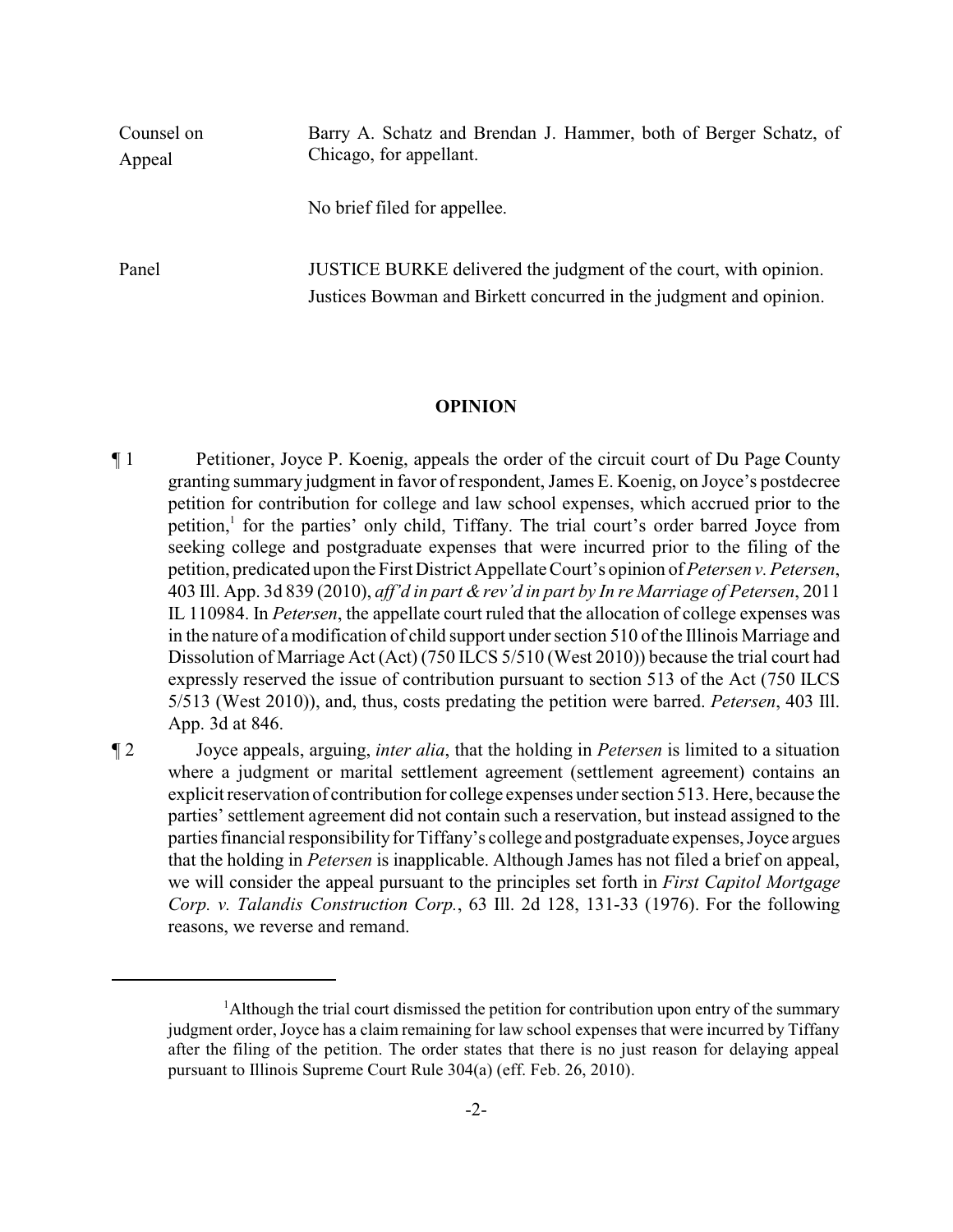## ¶ 3 BACKGROUND

¶ 4 On December 8, 1993, the trial court entered a judgment for dissolution of marriage, dissolving the parties' 23-year marriage. The judgment incorporated the parties' settlement agreement, which included, among other things, support arrangements for Tiffany, who was born March 3, 1985.

¶ 5 Article VII of the settlement agreement established the parties' financial responsibility for Tiffany's higher educational expenses, requiring the parties to pay certain expenses for Tiffany's college and postgraduate education. Article VII provides:

> "7.1 The Husband and Wife shall pay for university, college or post-graduate school education for Tiffany herein based on their respective financial abilities and resources at said time.

> 7.2 For purposes of this Article, the expenses of a university, college or post-graduate school education shall include, not by way of limitation, any and all charges for tuition, room, board or lodging, and other necessary and usual expenses and transportation expenses between the school and the child's home not to exceed Five (5) round-trips per school year.

> 7.3 The parties' obligation under this Article shall terminate upon the last to occur of the following:

(a) The child's completion of a four year undergraduate or post-graduate degree.

(b) The child's discontinuance of said educational pursuit. For purposes of this Article, a child shall be deemed to have discontinued said education pursuit when said child is no longer activelyengaged in a course of studywhich leads to university, college or post-graduate diploma or degree.

7.4 All decisions affecting Tiffany's education, including the choice of university, or college shall be made jointly by the parties and shall consider the expressed preferences of Tiffany. Neither party shall unreasonably withhold his or her consent to Tiffany's expressed preference.

7.5 That the parties' obligation to provide for the education of Tiffany set forth in this Article is conditioned upon the following:

(a) That the child has, at the time, the desire and aptitude for a university, college or post-graduate education;

(b) That said education is limited to five (5) consecutive years beginning not more than one year after graduation from high school for a college or university degree and a total of eleven (11) years for a post-graduate degree, except that the time shall be extended in the case of serious illness or other good cause shown;

(c) That to the extent [*sic*] the Husband and Wife are financially able to reasonably afford to pay for the educational expenses.

7.6 That the Wife shall control the use of Tiffany's monies in existence at the time of this Agreement, together with earnings or proceeds thereon, during her minority pursuant to the Illinois Uniform Transfer to Minors Act."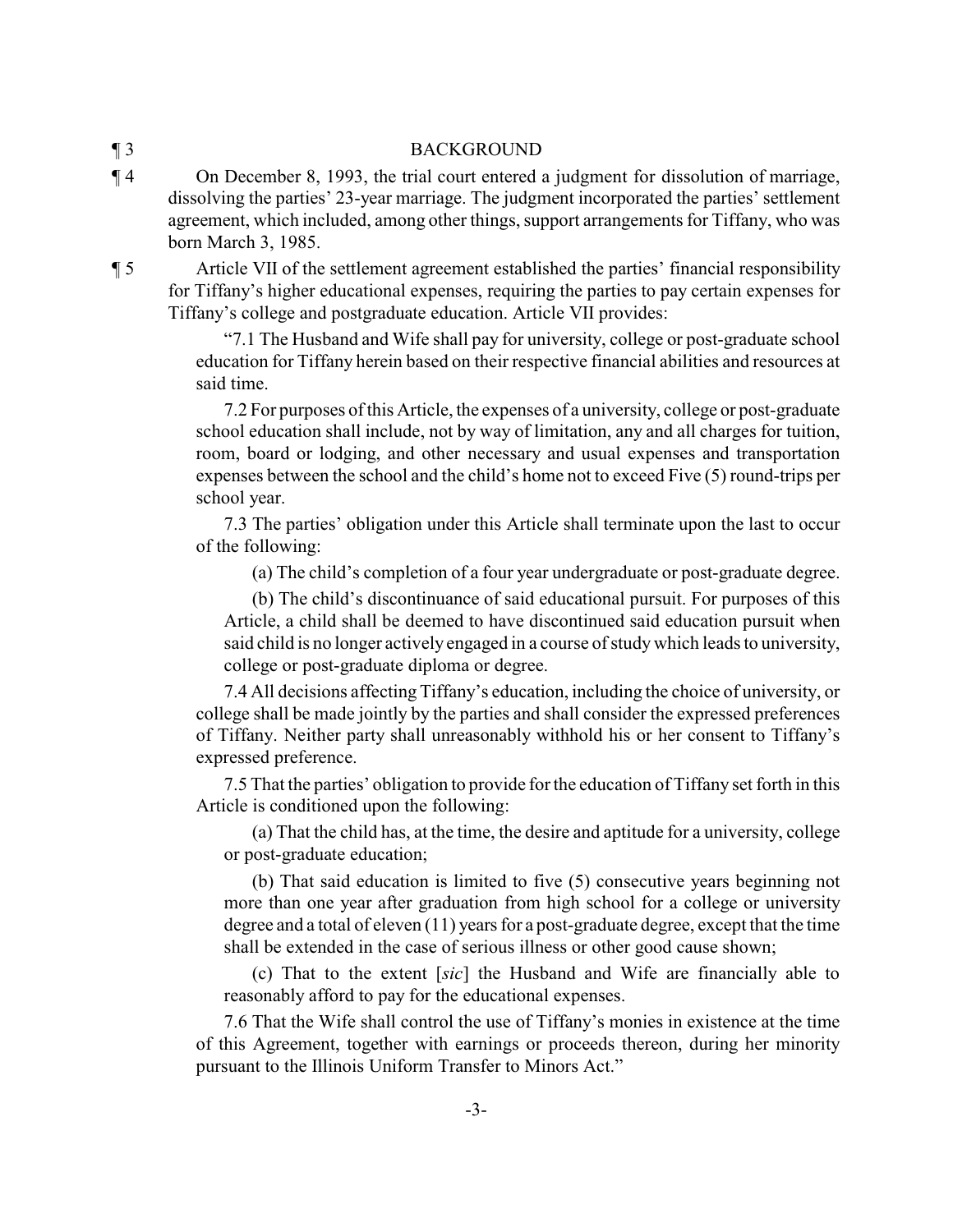- ¶ 6 On April 16, 2010, Joyce filed a petition for contribution for higher educational expenses seeking reimbursement from James for approximately \$257,000 in undergraduate and postgraduate educational expenses incurred byTiffanyand paid byJoyce on Tiffany's behalf. Tiffany's undergraduate tuition and room and board at the University of California, Santa Barbara, during the 2003 through 2007 academic years, accounted for approximately \$77,000. Tiffany's law school tuition and room and board at Pepperdine University Law School from fall 2007 through February 2010, as Tiffany was finishing her final year of law school, accounted for approximately \$179,000. Joyce alleged that, prior to and throughout Tiffany's attendance at both schools, she and Tiffany attempted to discuss with James Tiffany's choice of schools, as well as the parties' obligation to pay the expenses associated therewith, but James did not participate in the process.
- ¶ 7 On September 30, 2010, James filed a three-count motion to strike and dismiss Joyce's petition. The motion was denied. James subsequently filed an amended response to the petition based on the holding of *Petersen*, in which James argued that *Petersen* prohibited the retroactive collection of college and postgraduate expenses under section 513 of the Act (750 ILCS 5/513 (West 2010)). Thereafter, on November 29, 2010, James filed a motion for summary judgment, raising the same arguments regarding *Petersen*. Following argument, the trial court granted James' motion for summary judgment. The trial court applied *Petersen*, reasoning that, although the settlement agreement did not mention section 513, contribution by the parties was reserved for the trial court to modify, because the settlement agreement did not set an amount, percentage, or other method of determining what each party's contribution would be. Joyce timely appeals.

## ¶ 8 ANALYSIS

¶ 9 Since the filing of Joyce's appellate brief, the First District Appellate Court issued *In re Marriage of Spircoff*, 2011 IL App (1st) 103189, which involved retroactive college expenses as in *Petersen* but with a different factual scenario, more similar to that presented here. We granted Joyce's motion for leave to cite *Spircoff* as supplemental authority in support of her appellate brief. Joyce contends that the trial court erred by concluding that determining the parties' obligations to pay for college and postgraduate expenses was essentially a modification under section 513 because the settlement agreement did not set an amount, percentage, or other method of determining what each parties' contribution would be. Joyce argues that, whether or not the settlement agreement provided a basis for determining each party's contribution, the parties expressly agreed to pay those expenses.

- ¶ 10 Because the facts are not disputed and the trial court entered summary judgment on a question of law, this court may consider the determination *de novo*. See *Mid-Century Insurance Co. v. Founders Insurance Co.*, 404 Ill. App. 3d 961, 966 (2010) (considering the existence of a contract).
- ¶ 11 In order to better understand the holdings set forth in *Petersen* and *Spircoff*, we initially note that section 513 of the Act grants the circuit court the discretion to extend a parent's obligation to support his or her children beyond their minority when that support is for educational purposes. See 750 ILCS  $5/513$  (West 2010). Section  $513(a)(2)$  of the Act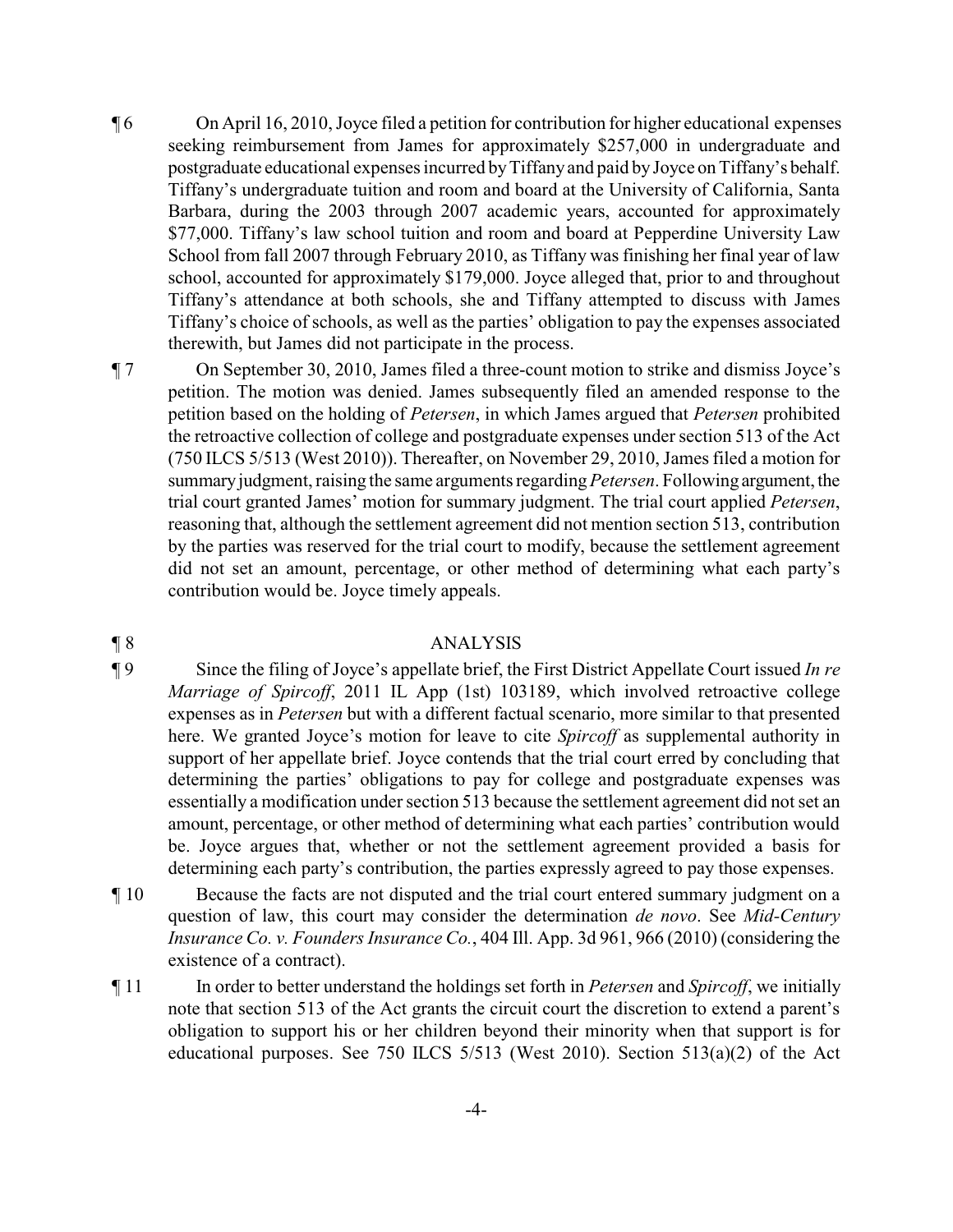regulates support for nonminor children and educational expenses. It states, in part, that "an application for educational expenses may be made before or after the child has attained majority." 750 ILCS 5/513(a)(2) (West 2010). Orders entered pursuant to section 513 are always modifiable. *In re Marriage of Loffredi*, 232 Ill. App. 3d 709, 712 (1992). These orders remain modifiable because a provision for payment of college expenses is considered in the nature of child support rather than a property settlement. *In re Marriage of Dieter*, 271 Ill. App. 3d 181, 190 (1995).

¶ 12 In *Petersen*, a judgment for dissolution of marriage was entered for the parties, Janet and Kevin, on August 27, 1999. The judgment awarded Janet sole custody of the children. Kevin was ordered to pay child support. *Petersen*, 403 Ill. App. 3d at 841. With respect to the college expenses of the children, the judgment provided a blanket reservation under section 513, with no mention of either party being obligated to pay college expenses:

> "The Court expressly reserves the issue of each party's obligation to contribute to the college or other education expenses of the parties' children pursuant to section 513 of the [Act]." (Internal quotation marks omitted.) *Id.*

¶ 13 Eight years after the entry of the judgment, on May 17, 2007, Janet filed a petition requesting an allocation for college expenses for the parties' children. The oldest child had graduated in 2006, and the youngest two children were then attending college. *Id.* The trial court ordered Kevin to pay75% of all college expenses, including \$227,261 for expenses that already were incurred. Kevin appealed the trial court's ruling, contending, *inter alia*, that the trial court erred in ordering him to pay college expenses that accrued prior to the filing of Janet's petition. The appellate court agreed with Kevin and reversed the trial court's ruling. The court concluded that, because "the judgment of dissolution of marriage did not determine whether the parents were required to pay the college expenses of the children (a form of child support), but reserved the issue to be decided in the future," Janet's "petition for allocation of college expenses [was] in the nature of a modification of child support under section 510," which precluded her from obtaining from Kevin contributions for expenses that predated the filing of her petition. *Id.* at 845-46.

¶ 14 The supreme court affirmed the appellate court's judgment, finding first that section 510 of the Act applies to education payments ordered pursuant to section 513 of the Act. *Petersen*, 2011 IL 110984, ¶¶ 12-13. The court then held that the "legislature intended the verb 'modify' as it is used in section 510 to connote any action taken to adjust, change or alter the obligations of one or more of the parties subsequent to entry of the final divorce decree." *Id.* ¶ 16. Because the parties' divorce decree reserved the issue of college expenses pursuant to section 513, the court observed that neither party had a concrete obligation to provide for education expenses under the decree. *Id.* ¶ 18. The court stated:

> "Prior to the filing of Janet's petition, Kevin had no concrete obligation to provide for educational expenses under the decree. Janet, however, in 2007 sought to change the *status quo* between the parties and alter Kevin's obligations under the decree." *Id.*

Thus, by filing a petition for contribution for college expenses, Janet was seeking to change the *status quo* between the parties and to alter Kevin's obligations under the decree. The court concluded that the action brought Janet within the purview of section 510, which limits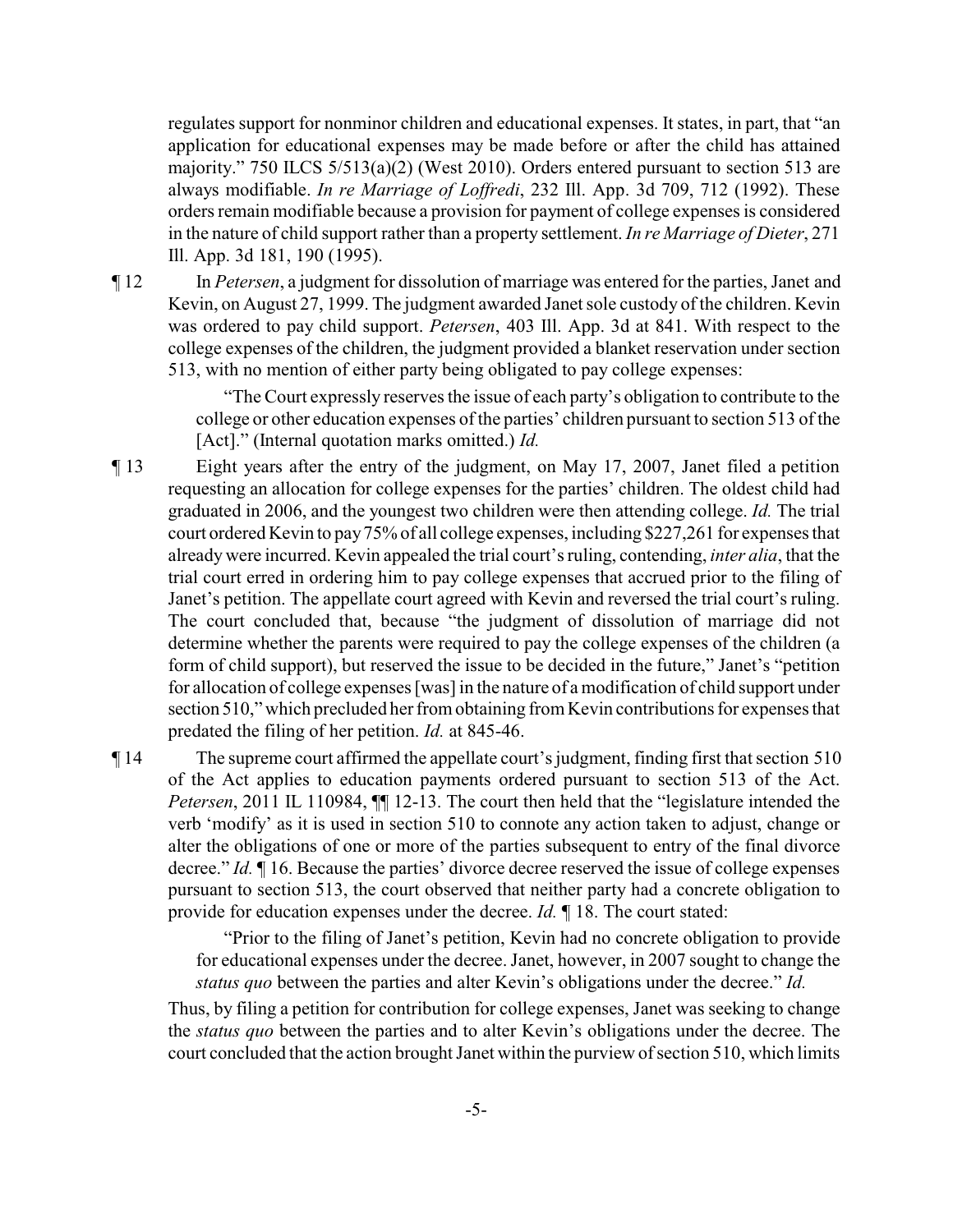modifications of maintenance and support "only as to installments accruing subsequent" to the filing of a modification petition. (Internal quotation marks omitted.) *Id.*

¶ 15 In *Spircoff*, a third-party beneficiary brought a breach of contract action to retroactively enforce a provision of his parents' settlement agreement, which was incorporated into the parents' dissolution of marriage judgment, that concerned the payment of his college expenses. Prior to the closing arguments in his case, the First District Appellate Court issued its *Petersen* decision. *Spircoff*, 2011 IL App (1st) 103189, ¶ 5. The settlement agreement provided that "[e]ach of the parties shall contribute to the trade school or college and professional school education expenses of their child in accordance with section 513." (Internal quotation marks omitted.) *Id.* ¶ 6. Similar to the trial court here, the trial court in *Spircoff* concluded that the language of the settlement agreement was a reservation of the issue of contribution for college expenses and not an enforceable obligation, as argued by the third-party beneficiary, because it "failed to describe a sum certain or a percentage obligation of either party for the Court to enforce and reserves that determination for a future hearing pursuant to 513 of the Act." (Internal quotation marks omitted.) *Id.*

- ¶ 16 The *Spircoff* court distinguished its case from *Petersen*. First, in *Spircoff*, "the obligation of the parties for educational expenses was clearly and affirmatively stated and was not expressly reserved," even though the actual allocation of the expenses was not made when the judgment for dissolution was entered. *Id.* ¶ 17. In contrast, that the dissolution judgment in *Petersen* expressly reserved the issue for the trial court to decide. *Id.* ¶ 20. The *Spircoff* court found support for this distinction in *Orr v. Orr*, 228 Ill. App. 3d 234, 239 (1992), and *In re Marriage of Albiani*, 159 Ill. App. 3d 519, 526-27 (1987), wherein the settlement agreements contained provisions obliging the parties to pay for college or postgraduate expenses. *Orr*, 228 Ill. App. 3d at 239; *Albiani*, 159 Ill. App. 3d at 522. The fact that the settlement agreement in *Spircoff* did not set a dollar amount or some basis for determining contributions did not alter the court's decision, as it noted that contributions could always be settled by the trial court, which retained jurisdiction to make specific allocations for those contributions. *Spircoff*, 2011 IL App (1st) 103189, ¶ 20. Accordingly, the court found that the holding in *Petersen* did not bar the action by the third-party beneficiary to retroactively enforce the provision of his parents' settlement agreement related to the payment of educational expenses, "where such payment of such expenses was not expressly reserved for future consideration by the trial court in the initial proceedings." *Id.* ¶ 23.
- ¶ 17 We agree with Joyce that *Spircoff* is factually similar to this case and supports her arguments on appeal. Here, unlike in *Petersen*, the parties'settlement agreement, which was incorporated into the judgment for dissolution, contained neither a reservation clause on the issue of college and postgraduate expenses nor any reference to section 513; rather, it affirmatively assigned responsibility to both parties for Tiffany's college and postgraduate expenses, and therefore any order entered pursuant to Joyce's petition would not "adjust, change or alter" this obligation as set forth in the settlement agreement's plain language. See *id.* ¶ 16. As noted in *Spircoff*, it is inconsequential that the settlement agreement did not set a dollar amount or some basis for determining contributions, since contributions could always be settled by the trial court. Thus, we find that Joyce is not barred from retroactively seeking to enforce the provision of the settlement agreement related to responsibility for